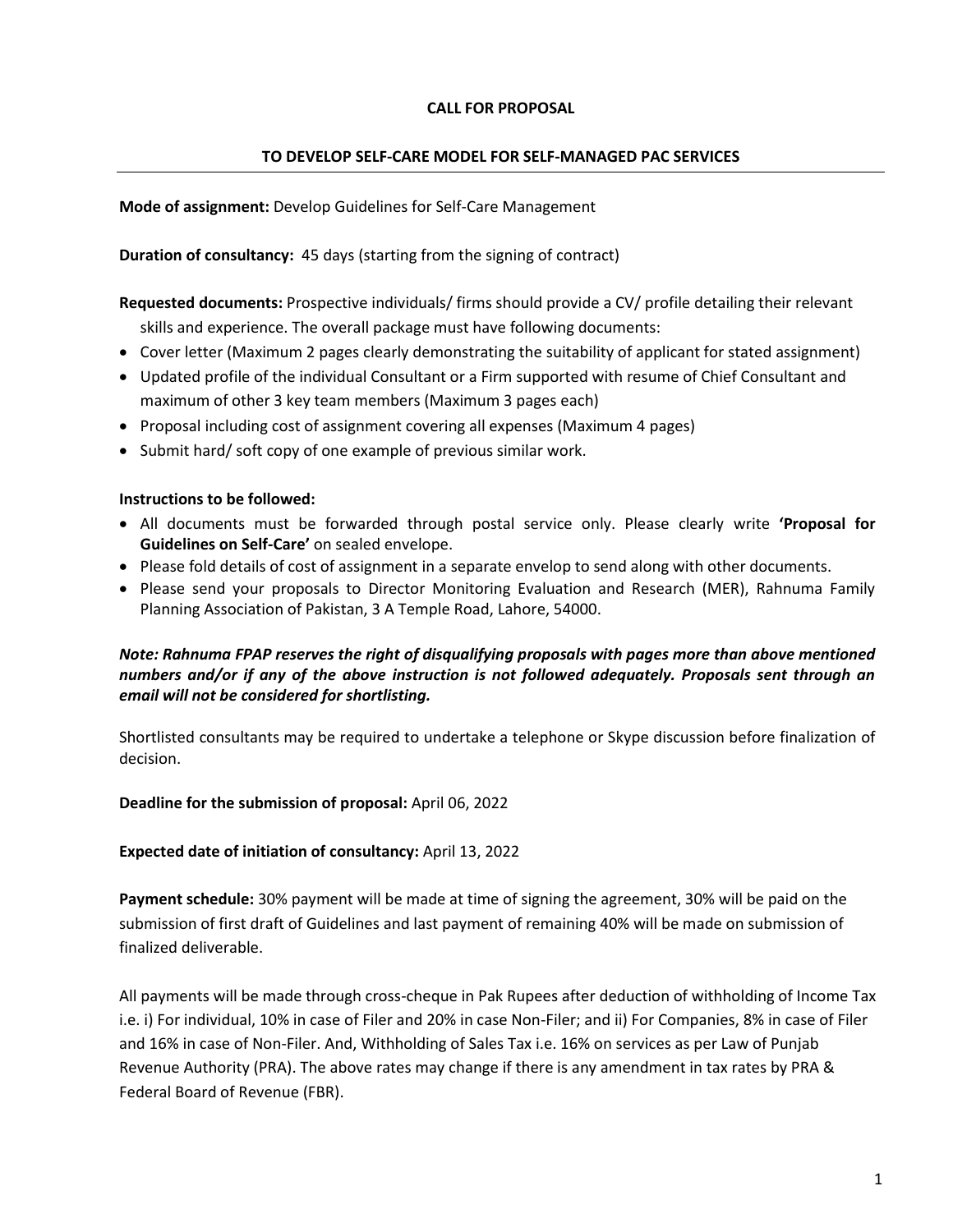### **Liaison person from Rahnuma FPAP (R-FPAP):**

Please direct your submission of proposal related queries to Director Monitoring Evaluation and Research, Rahnuma FPAP, 3-A Temple Road, Lahore Phone: (042) 111 22 33 66, Ext. 323. Direct line: (042) 3636 1583. Email address[: asifa@fpapak.org](mailto:asifa@fpapak.org)

### **Background**

The high level of unmet need for FP (17 percent), low level of CPR for modern methods (25 percent) and high level of unwanted pregnancies (25 percent) are considered as main drivers of abortions in Pakistan (Pakistan Demographic and Health Survey 2017-18). In 2012, it had 2.25 million induced abortions. The national abortion rate was 50 abortions per 1,000 women aged between age 15 to 49 (Guttmarcher Institute, 2015). Furthermore, existing biases of service providers and lack of knowledge of specific law on abortion has worsen the already bad situation. Most doctors refuse to perform PAC services and believe it to be illegal or cite their own cultural belief for not performing PAC. It is pertinent to mention here that abortion is permitted under specific conditions only. Under Section 338 of Pakistan Penal Code, 1860 (as amended in 1997), abortion is permitted for 'saving the life of a woman' and 'for providing necessary treatment' and in 'good faith'.

According to a recent case study (Health Research Policy and System: The Role of Partners in Promoting Self-Care for Misoprostol and Subcutaneous DMPA in Pakistan. Case Study, 2021), Pakistan is faced with 'protracted challenges in addressing maternal mortality with weak healthcare system complexed with inequities. In this context, self-care interventions offer the best solution for improving access to quality healthcare services with efficiency and economy.

Being cognizant of the poor health indicators and in particular barriers to accessing PAC services and increasing scope of self-care interventions as highlighted above, Rahnuma FPAP is at the forefront of improving women and girls access to safe PAC services.

Keeping in view the above scenario, Rahnuma FPAP is implementing a project on self-care PAC services and intends to develop self-care model for self-managed PAC services through an external expert as a Consultant. As part of the consultancy, the model will include preparing guidelines, protocols/SOPs, hand-outs and follow up matrix for clients and service providers.

## **Project goal**

The Global Care Initiative aims to enable self-care PAC practices worldwide by developing person-centered and context sensitive PAC models of self-care, communication and advocacy tools that help stakeholders from community, institutional and political levels to support and empower women and pregnant individuals.

### **Purpose of the Assignment**

The purpose of the consultancy is two-fold:

- To identify existing mechanisms on self-care model within and outside Rahnuma FPAP system through literature review and meetings with Rahnuma FPAP and other relevant stakeholders.
- Based on the existing mechanism analysis, a draft prototype will be prepared on human centered approach for Self-Managed PAC services in close consultation of Rahnuma FPAP senior management and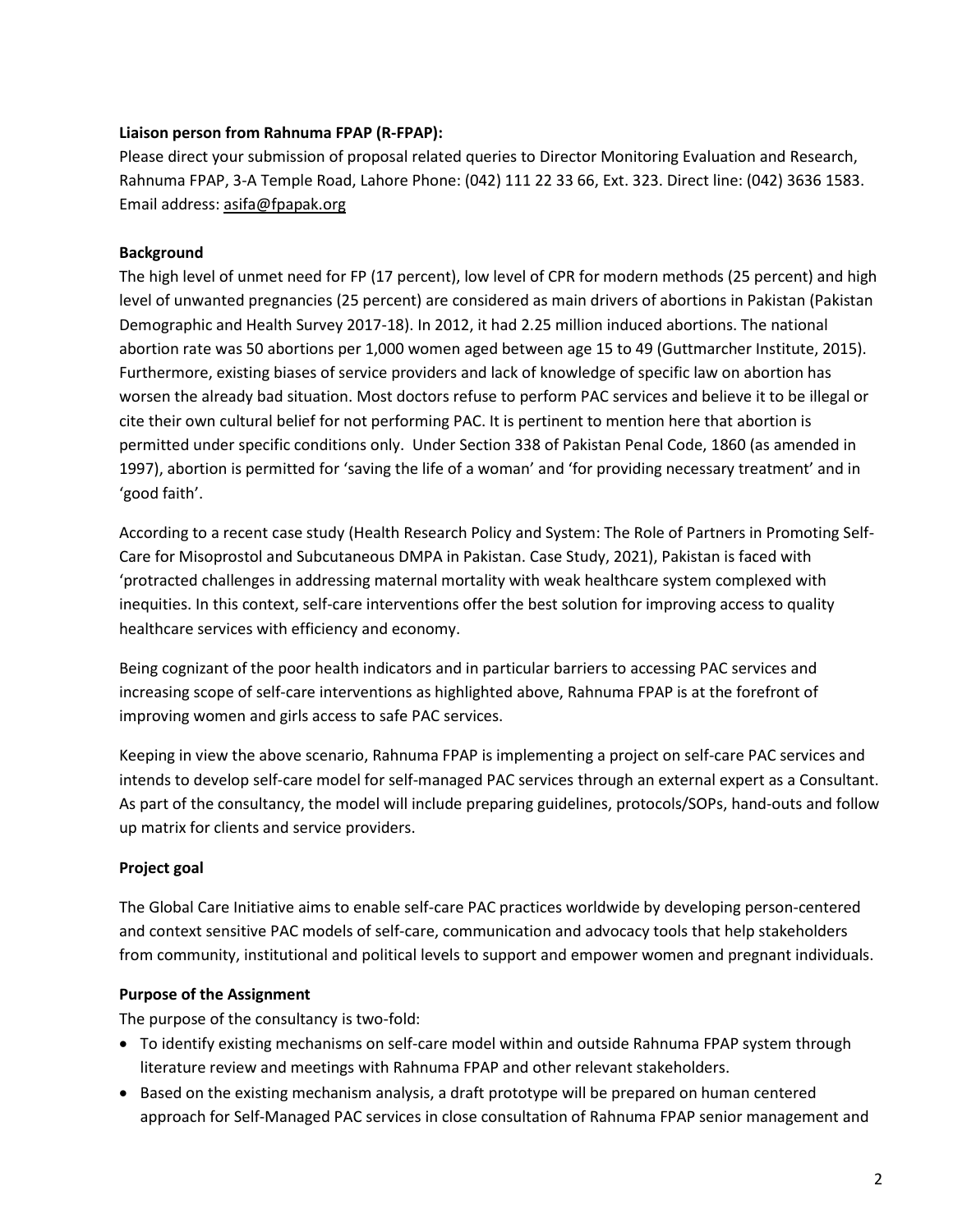service providers, Global Care Consortium partners technical partner (IPAS and HAPTICA), and Rahnuma FPAP's satisfied clients.

- To develop guidelines, protocols/SOPs, hand-outs and follow up matrix for clients and service providers.
- Health Research Policy and System. 2021. The role of partners in promoting self-care for misoprostol and subcutaneous DMPA in Pakistan. Case study.
- To take feedback of clients on existing services by Rahnuma FPAP, identify gaps and propose remedial strategies based on their experiences.

The specific objectives of the consultancy are:

- To develop and finalize a Self-care model (with inputs from community intermediaries, Rahnuma FPAP staff and other stakeholders.)
- To develop and finalize guideline on self-care model for PAC services.

### **Assignment location**

Lahore

### **Support from Rahnuma FPAP**

Following will be provided by Rahnuma FPAP:

- Orientation of the project and handing over relevant project documents.
- Feedback on developed methodology and self-care PAC tools to be used.
- Facilitation throughout the consultancy process and accessing potential respondents from service providers and FPAP management/ staff, satisfied clients (women who received PAC services).
- Provide thorough feedback on first draft of committed deliverables.
- Review finalized deliverables for ensuring incorporation of feedback before its finalization by the Consultant.

## **Roles and responsibilities of the consultant**

The Consultant will be responsible to:

- Draft and Finalize guidelines/ self-care model methodology in consultation of Rahnuma FPAP and other relevant stakeholders.
- As part of preparing the draft model, consultant will be invited to attend webinars arranged by Rahnuma FPAP with relevant stakeholders as necessary.
- Finalize outline of final deliverables in prior with Rahnuma FPAP project staff.
- Finalize work schedule of 30 days' assignment during inception meeting in consultation of Rahnuma FPAP.
- Finalize data collection tools after incorporating feedback from Rahnuma FPAP.
- Develop self-care model and followed by subsequent guidelines as per suggestions provided by Rahnuma FPAP.
- Add brief literature review on self-care PAC model.
- Incorporate comments in first draft of deliverables within 5 days and share again the revised version with Rahnuma FPAP concern staff.
- Finalize the self-care model and followed by subsequent guidelines in the light of comments/suggestions provided by Rahnuma FPAP.